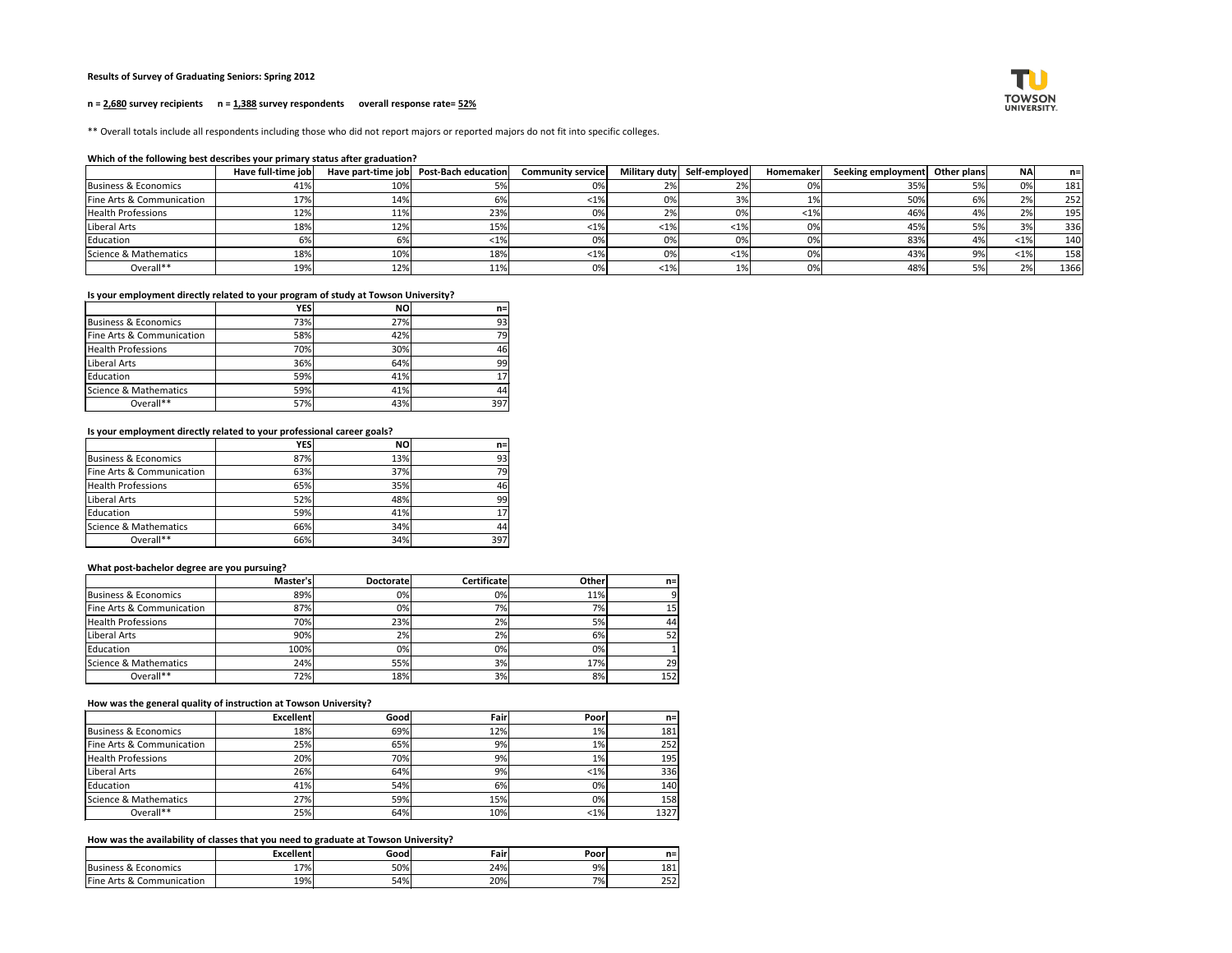| <b>Health Professions</b> | 24% | 48% | 24% | 4%     | <b>195</b> |
|---------------------------|-----|-----|-----|--------|------------|
| Liberal Arts              | 21% | 52% | 21% | 6%     | 336l       |
| Education                 | 48% | 42% | 9%  | $<$ 1% | 140        |
| Science & Mathematics     | 18% | 43% | 27% | 12%    | 158        |
| Overall**                 | 23% | 49% | 22% | 6%     | 1327       |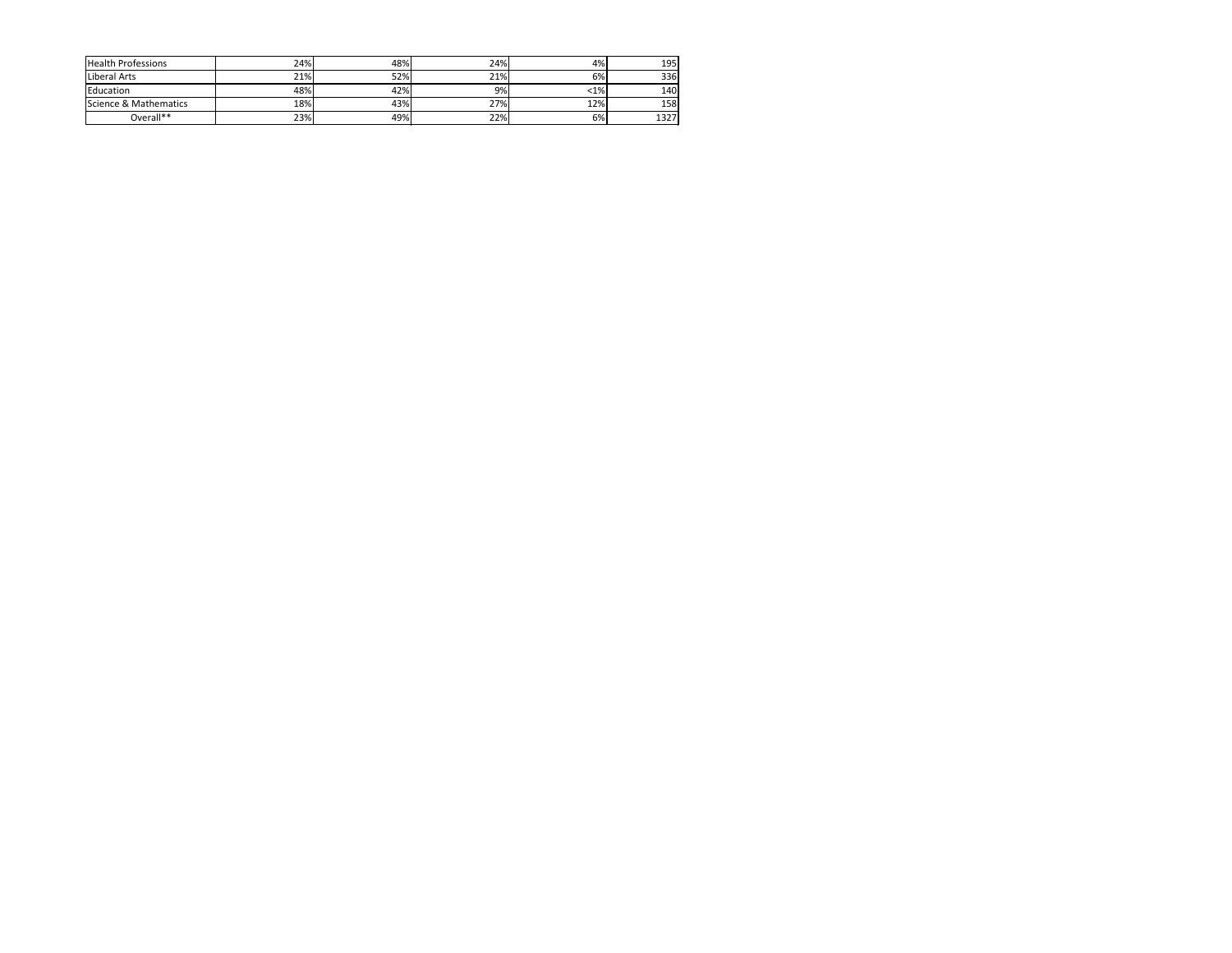#### **Did you ever meet with a departmental faculty advisor and if so how valuable was it in general?**

|                           | <b>Excellent</b> | Good | Fair | Poor | <b>Never</b> | $n =$ |
|---------------------------|------------------|------|------|------|--------------|-------|
| Business & Economics      | 29%              | 36%  | 17%  | 14%  | 4%           | 181   |
| Fine Arts & Communication | 36%              | 38%  | 17%  | 5%   | 3%           | 252   |
| <b>Health Professions</b> | 32%              | 41%  | 17%  | 6%   | 4%           | 195   |
| Liberal Arts              | 35%              | 29%  | 21%  | 8%   | 6%           | 336   |
| Education                 | 28%              | 40%  | 16%  | 7%   | 9%           | 140   |
| Science & Mathematics     | 34%              | 34%  | 20%  | 10%  | 2%           | 158   |
| Overall**                 | 33%              | 35%  | 19%  | 8%   | 5%           | 1327  |

# **Could you identify at least three faculty or staff who could reasonably write a letter of reference for you?**

|                           | <b>YES</b> | <b>NO</b> | $n =$ |
|---------------------------|------------|-----------|-------|
| Business & Economics      | 66%        | 34%       | 181   |
| Fine Arts & Communication | 81%        | 19%       | 252   |
| <b>Health Professions</b> | 82%        | 18%       | 195   |
| Liberal Arts              | 73%        | 27%       | 336   |
| Education                 | 91%        | 9%        | 140   |
| Science & Mathematics     | 68%        | 32%       | 158   |
| Overall**                 | 76%        | 24%       | 1327  |

# **Would you agree that Towson University is a place where diversity is both encouraged and respected?**

|                           | <b>Strongly Agree</b> | <b>Agree</b> | <b>Disagree</b> | <b>Strong Disagree</b> | $n=1$ |
|---------------------------|-----------------------|--------------|-----------------|------------------------|-------|
| Business & Economics      | 27%                   | 67%          | 6%              | $< 1\%$                | 181   |
| Fine Arts & Communication | 30%                   | 63%          | 5%              | 2%                     | 252   |
| <b>Health Professions</b> | 22%                   | 70%          | 6%              | 2%                     | 195   |
| Liberal Arts              | 30%                   | 60%          | 7%              | 2%                     | 336   |
| Education                 | 30%                   | 64%          | 5%              | $< 1\%$                | 140   |
| Science & Mathematics     | 32%                   | 63%          | 5%l             | 0%                     | 158   |
| Overall**                 | 28%                   | 65%          | 6%              | 2%                     | 1320  |

# **Are you completing your Towson University degree as quickly as you had planned?**

|                                 | <b>YES</b> | <b>NO</b> | $n=$ |
|---------------------------------|------------|-----------|------|
| <b>Business &amp; Economics</b> | 70%        | 30%       | 181  |
| Fine Arts & Communication       | 76%        | 24%       | 252  |
| <b>Health Professions</b>       | 75%        | 25%       | 195  |
| Liberal Arts                    | 74%        | 26%       | 336  |
| Education                       | 84%        | 16%       | 140  |
| Science & Mathematics           | 68%        | 32%       | 158  |
| Overall**                       | 74%        | 26%       | 1320 |

# **Did Towson University do anything to significantly delay your progress to graduation, and if so how many semesters were you delayed from graduating?**

|                           | <b>No</b>  | 1-2 terms | 3-4 terms | 4+ terms | n=l        |
|---------------------------|------------|-----------|-----------|----------|------------|
| Business & Economics      | 78%        | 20%       | $<$ 1%    | $< 1\%$  | 181        |
| Fine Arts & Communication | 81%        | 16%       | 2%        | $< 1\%$  | 252        |
| <b>Health Professions</b> | <b>79%</b> | 18%       | 3%        | 0%       | <b>195</b> |
| Liberal Arts              | 81%        | 17%       | 2%        | $< 1\%$  | 336        |
| Education                 | 84%        | 14%       | $1\%$     | 0%       | 140        |
| Science & Mathematics     | 80%        | 18%       | 1%        | $< 1\%$  | 158        |
| Overall**                 | 81%        | 17%       | 2%        | $< 1\%$  | 1320       |

# **Did personal matters do anything to significantly delay your progress to graduation, and if so how many semesters were you delayed from graduating?**

|                           | Nol | 1-2 terms | 3-4 terms | 4+ terms | $n=1$      |
|---------------------------|-----|-----------|-----------|----------|------------|
| Business & Economics      | 78% | 17%       | 3%        | 2%       | <b>181</b> |
| Fine Arts & Communication | 85% | 13%       | 2%        | $<$ 1%   | 252        |
| <b>Health Professions</b> | 81% | 14%       | 4%.       | $1\%$    | <b>195</b> |
| Liberal Arts              | 76% | 19%       | 3%        | $1\%$    | 336        |
| Education                 | 92% | 8%        | 0%        | 0%       | 140        |
| Science & Mathematics     | 76% | 19%       | 3%        | 3%       | 158        |
| Overall**                 | 81% | 16%       | 3%        | $1\%$    | 1320       |